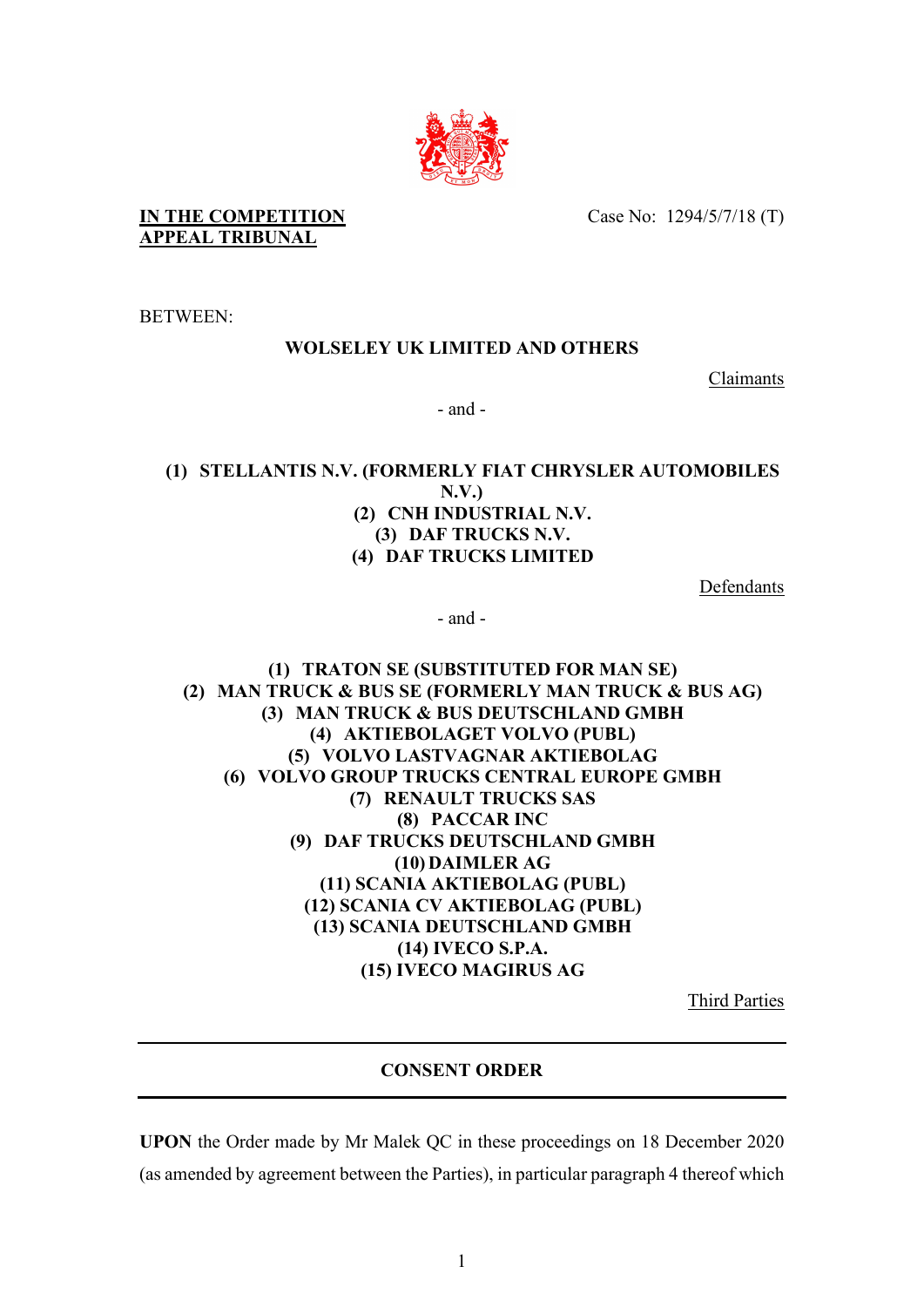directed the Parties to file and serve a Redfern Schedule in respect of the UK market containing each party's position in relation to any disputed disclosure requests along with a list of categories which are agreed between the Parties

AND UPON the Parties' agreement to similarly engage in a Redfern Schedule process in respect of the French and German market

**AND UPON** the Claimants serving Redfern Schedules in respect of the UK, French and German markets, containing both agreed and disputed categories of disclosure requests, on the Defendants on 16 April 2021 (UK) and 3 September 2021 (France and Germany) respectively (the "**UK Redfern Schedule**", the "**French Redfern Schedule**" and the "**German Redfern Schedule**" respectively, together the "**Redfern Schedules**")

**AND UPON** the letters from Quinn Emanuel dated 22 September, 23 September and 22 October 2021 containing further responses to the Claimants' requests for disclosure in relation to the German and French markets

**AND UPON** the following definitions applying for the purposes of this Order:

- **"Claimants"** means the Claimants in the Wolseley Proceedings;
- **"Confidentiality Ring"** means the confidentiality ring established in Case 1294/5/7/18 (T) by the Re-Re-Amended Confidentiality Ring Order of the Hon Mr Justice Roth made on 18 December 2020 (the "Confidentiality Ring Order")
- **"Daimler"** means the Tenth Named Third Party in the Wolseley Proceedings;
- **"Relevant Period"** means from 1 January 1997 to 30 September 2017; and
- **"Truck"** has the same meaning as in the Redfern Schedules

### **BY CONSENT IT IS ORDERED THAT:**

- 1. By 4pm on 25 March 2022, Daimler shall disclose the documents and/or data referred to in Annex 1 to this Order.
- 2. By 4pm on 25 March 2022, Daimler shall provide a disclosure statement by an appropriate person(s) which shall: (a) set out the extent of the search that has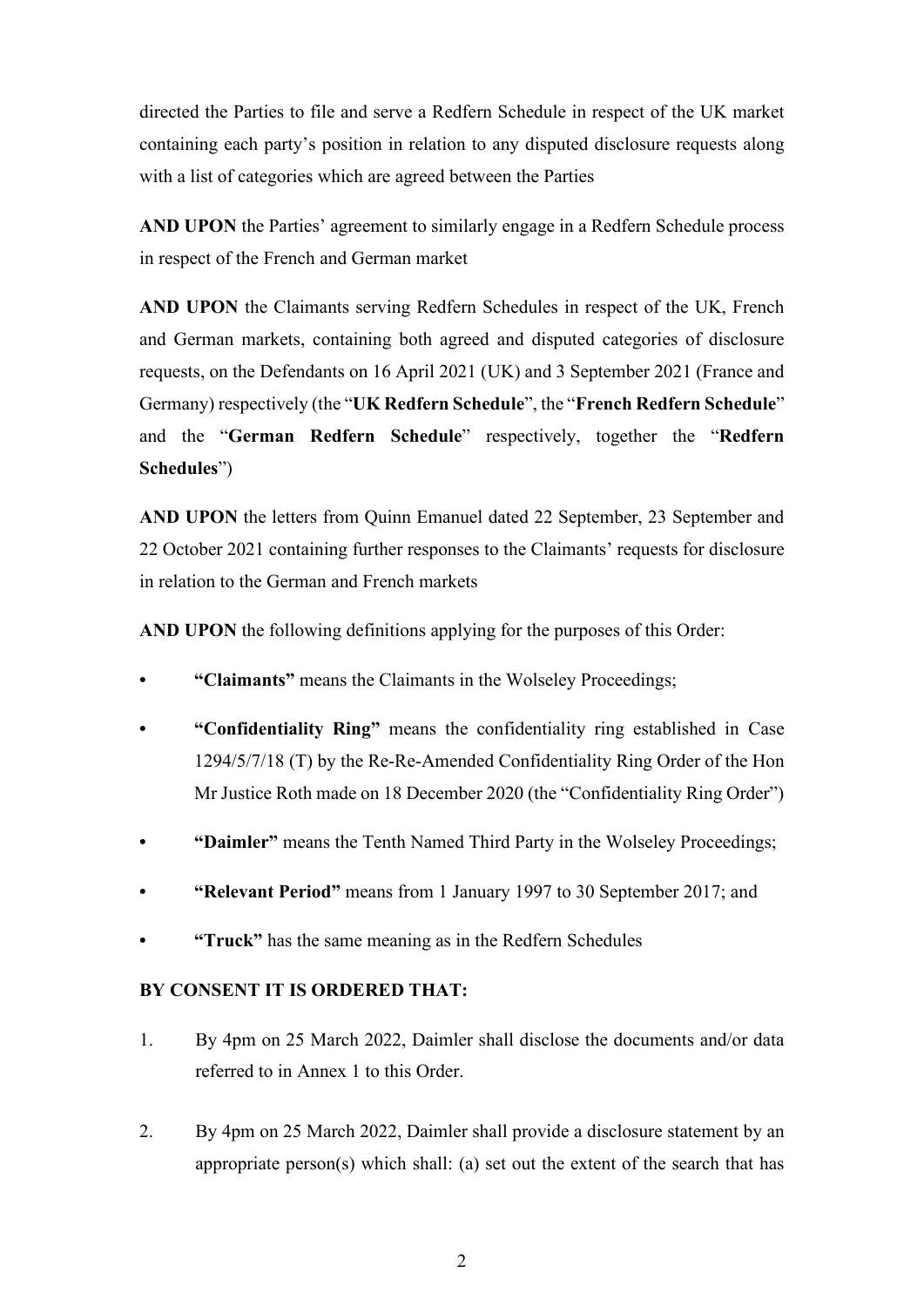been made in order to locate the documents to be disclosed, (b) specify the manner in which the search has been limited on reasonableness and proportionality grounds and why, and (c) certify to the best of their knowledge and belief that the disclosure ordered has been provided.

- 3. Where the categories in Annex 1 provide for a representative sample of relevant documents and/or data to be provided, the basis on which such a sampling approach has been adopted, and an explanation as to why this is reasonable and proportionate in the circumstances, shall be included in the disclosure statement specified in paragraph 2 above.
- 4. Daimler may choose to disclose documents, data or information into the Confidentiality Ring in accordance with the Confidentiality Ring Order.
- 5. Daimler shall provide simultaneous disclosure and inspection of the documents and/or data referred to in Annex 1 to this Order.
- 6. The documents and/or data to be disclosed and made available for inspection pursuant to paragraph 1 above, if contained in the form of an electronic database or extract therefrom, should be provided in their native electronic format or electronic excel format, together with a statement on how the relevant information has been compiled from the database(s) and, if appropriate, guidance on how it is to be examined.
- 7. The Parties may agree to extend any time period in this Order for a period or periods of up to 28 days in total without reference to the Tribunal, provided that this does not affect the date given for any case or costs management conference or any other court hearing or pre-trial review or the date of the trial. The parties shall notify the Tribunal in writing of the expiry date of any such extension.

## **Costs**

8. Costs in the case.

### **Other**